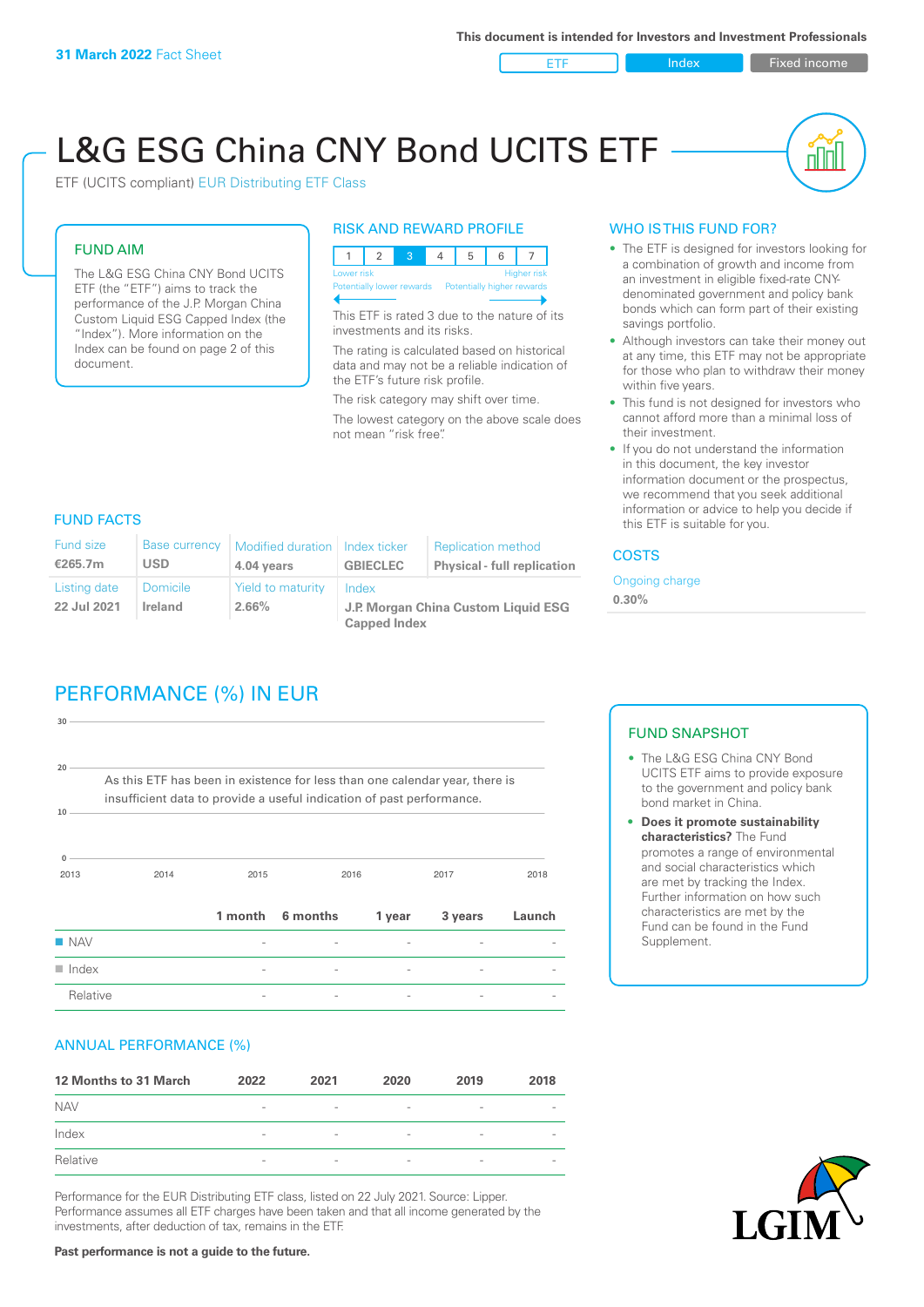# L&G ESG China CNY Bond UCITS ETF

ETF (UCITS compliant) EUR Distributing ETF Class

# PORTFOLIO BREAKDOWN

All data source LGIM unless otherwise stated. Totals may not sum due to rounding. In order to minimise transaction costs, the Fund will not always own all the assets that constitute the index and on occasion it will own assets that are not in the index. The number of fund holdings can also differ from the index due to corporate events and proxy holdings.

|       |                                              |              | Top 10 holdings 17.7%<br>Rest of portfolio 82.3%<br>No. of holdings in ETF 156<br>No. of constituents in Index 161                                                                                                                           |                                                                    |  |
|-------|----------------------------------------------|--------------|----------------------------------------------------------------------------------------------------------------------------------------------------------------------------------------------------------------------------------------------|--------------------------------------------------------------------|--|
|       | <b>YEARSTO MATURITY (%)</b>                  |              | TOP 10 HOLDINGS (%)                                                                                                                                                                                                                          |                                                                    |  |
| 100.0 | $\blacksquare$ 0 - 5 Years<br>• 5 - 10 Years | 61.1<br>38.9 | China 3.27% 19/11/30<br>China 2.85% 04/06/27<br>China 3.02% 22/10/25<br>China 1.99% 09/04/25<br>China 2.68% 21/05/30<br>China 2.88% 05/11/23<br>China 3.28% 03/12/27<br>China 3.02% 27/05/31<br>China 2.84% 08/04/24<br>China 3.25% 06/06/26 | 1.9<br>1.9<br>1.9<br>1.8<br>1.8<br>1.8<br>1.7<br>1.7<br>1.6<br>1.6 |  |
|       | <b>COUNTRY (%)</b>                           |              |                                                                                                                                                                                                                                              |                                                                    |  |
|       | China                                        | 100.0        |                                                                                                                                                                                                                                              |                                                                    |  |
|       |                                              |              |                                                                                                                                                                                                                                              |                                                                    |  |
|       |                                              |              |                                                                                                                                                                                                                                              |                                                                    |  |

## INDEX DESCRIPTION

The Index aims to track the performance of eligible fixed-rate, bullet, CNY-denominated government and policy bank bonds. The index applies an ESG scoring and screening methodology to tilt toward issuers ranked higher on ESG criteria, and to underweight issuers that rank lower.

## INDEX FUND MANAGEMENT TEAM



The Index Fund Management team comprises 25 fund managers, supported by two analysts. Management oversight is provided by the Global Head of Index Funds. The team has average industry experience of 15 years, of which seven years has been at LGIM, and is focused on achieving the equally important objectives of close tracking and maximising returns.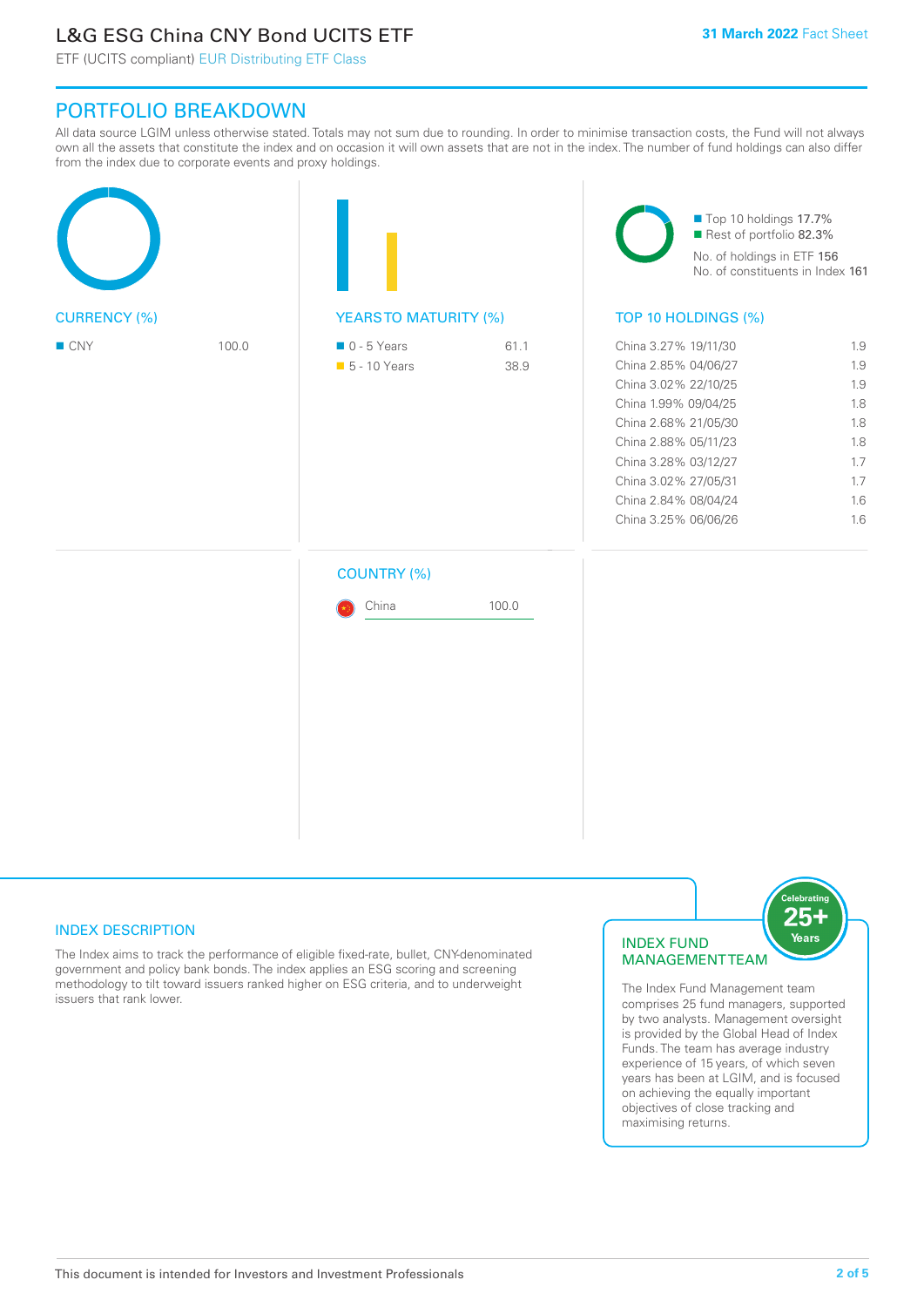# L&G ESG China CNY Bond UCITS ETF

ETF (UCITS compliant) EUR Distributing ETF Class

#### KEY RISKS

- The value of an investment and any income taken from it is not guaranteed and can go down as well as up; you may not get back the amount you originally invested.
- An investment in the ETF involves a significant degree of risk. Any decision to invest should be based on the information contained in the relevant prospectus. Prospective investors should obtain their own independent accounting, tax and legal advice and should consult their own professional advisers to ascertain the suitability of the ETF as an investment.
- Investing in emerging market government and policy bank bonds will expose the ETF to any political, social and economic instability in the relevant countries. Investing in the Chinese Interbank Bond Market via Bond Connect is subject to regulatory risk. The governing rules and regulations of this regime may be subject to change with minimal notice and have the potential to be applied retrospectively. Any suspension imposed by the Chinese authorities on the trading of securities via Bond Connect would have adverse implications for the acquisition and disposition of the ETF's assets.
- Changes to interest rates will have a significant impact on bond prices and the ETF's value.
- If a bond issuer fails to make scheduled coupon payments or fails to repay the principal amount of a bond at maturity (i.e. is in "default"), this may significantly impact the ETF's value.
- Bond markets can be "illiquid" (i.e. have limited trading activity) which may mean that the ETF is not able to buy and sell bonds at fair prices.
- Third party service providers (such as counterparties entering into financial derivative instruments with the ETF or the ETF's depositary) may go bankrupt and fail to pay money due to the ETF or return property belonging to the ETF.
- If the Index provider stops calculating the Index or if the ETF's license to track the Index is terminated, the ETF may have to be closed.
- It may not always be possible to buy and sell ETF shares on a stock exchange or at prices closely reflecting the NAV.
- There is no capital guarantee or protection on the value of the ETF. Investors can lose all the capital invested in the ETF.
- Please refer to the "Risk Factors" section of the Issuer's Prospectus and the Fund Supplement.

For mo[re inf](https://www.lgimetf.com/)ormation, please refer to the key investor information document on our website M

#### TRADING INFORMATION

| Exchange       | <b>Currency ISIN</b> |              | <b>SEDOL</b> | <b>Ticker Bloomberg</b> |
|----------------|----------------------|--------------|--------------|-------------------------|
| Deutsche Börse | <b>FUR</b>           | IE000F472DU7 |              | BNR4R26 DRGE DRGE GY    |

The currency shown is the trading currency of the listing.



#### SPOTLIGHT ON LEGAL & GENERAL INVESTMENT MANAGEMENT

We are one of Europe's largest asset managers and a major global investor, with assets under management of £1,421.5 billion (as at 31 December 2021). We work with a wide range of global clients, including pension schemes, sovereign wealth funds, fund distributors and retail investors.

Source: LGIM internal data as at 31 December 2021. The AUM disclosed aggregates the assets managed by LGIM in the UK, LGIMA in the US and LGIM Asia in Hong Kong. The AUM includes the value of securities and derivatives positions.

## COUNTRY REGISTRATION



**OR** United Kingdom

## AVAILABILITY

| ISA eligible                    | Yes |
|---------------------------------|-----|
| SIPP eligible                   | Yes |
| <b>UK Fund Reporting Status</b> | Yes |

#### TO FIND OUT MORE



Call **0345 070 8684**



Lines are open Monday to Friday 8.30am to 6.00pm. We may record and monitor calls. Call charges will vary.

**Index Disclaimer**

Information has been obtained from sources believed to be reliable but J.P. Morgan does not warrant its completeness or accuracy. The Index is used with permission. The Index may not be copied, used, or distributed without J.P. Morgan's prior written approval. Copyright 2021, J.P. Morgan Chase & Co. All rights reserved.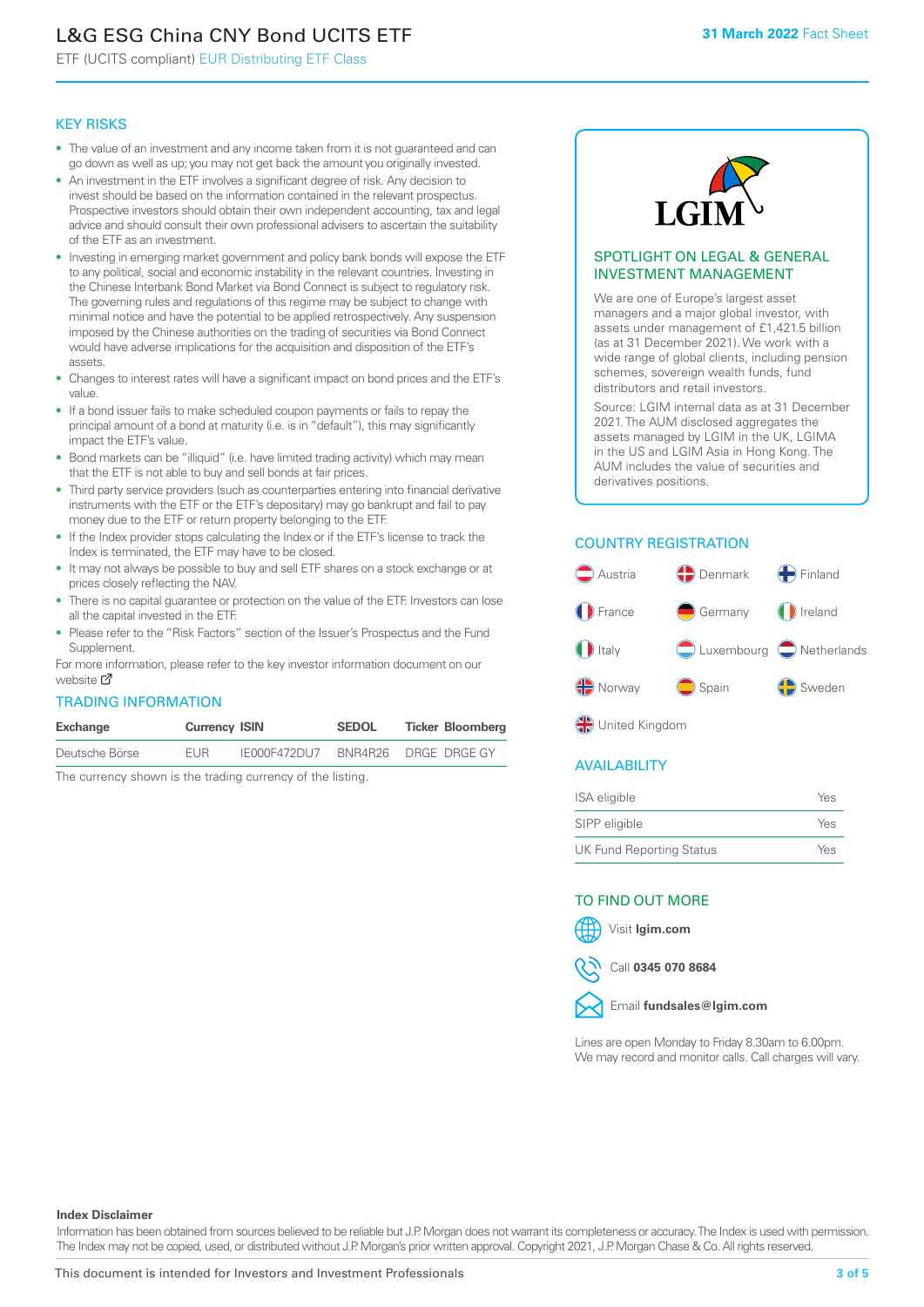# L&G ESG China CNY Bond UCITS ETF

ETF (UCITS compliant) EUR Distributing ETF Class

## **Important Information**

A copy of the English version of the prospectus of the Fund is available on LGIM Fund Centre and may also be obtained from Legal & General Investment Management, 2 Dublin Landings, Office 1-W-131, North Dock, Dublin 1, Ireland. Where required under national rules, the key investor information document will also be available in the local language of the relevant EEA Member State. A summary of investor rights associated with an investment in the Fund shall be available from www. lgim.com/investor\_rights

We are also obliged to disclose that the Management Company has the right to terminate the arrangements made for marketing.

A decision may be taken at any time to terminate the arrangements made for the marketing of the Fund in any EEA Member State in which it is currently marketed. In such circumstances, Shareholders in the affected EEA Member State will be notified of this decision and will be provided with the opportunity to redeem their shareholding in the Fund free of any charges or deductions for at least 30 working days from the date of such notification.

This is a marketing communication. Please refer to the prospectus of the Fund and to the KIID before making any final investment decisions.

**In the United Kingdom and outside the European Economic Area,** this document is issued by Legal & General Investment Management Limited, authorised and regulated by the Financial Conduct Authority, No. 119272. Registered in England and Wales No. 02091894 with registered office at One Coleman Street, London, EC2R 5AA.

**In the European Economic Area,** this document is issued by LGIM Managers (Europe) Limited, authorised by the Central Bank of Ireland as a UCITS management company (pursuant to European Communities (Undertakings for Collective Investment in Transferable Securities) Regulations, 2011 (S.I. No. 352 of 2011), as amended) and as an alternative investment fund manager with "top up" permissions which enable the firm to carry out certain additional MiFID investment services (pursuant to the European Union (Alternative Investment Fund Managers) Regulations 2013 (S.I. No. 257 of 2013), as amended). Registered in Ireland with the Companies Registration Office (No. 609677). Registered Office: 70 Sir John Rogerson's Quay, Dublin, 2, Ireland. Regulated by the Central Bank of Ireland (No. C173733).

LGIM Managers (Europe) Limited operates a branch network in the European Economic Area, which is subject to supervision by the Central Bank of Ireland. In Italy, the branch office of LGIM Managers (Europe) Limited is subject to limited supervision by the Commissione Nazionale per le società e la Borsa ("CONSOB") and is registered with Banca d'Italia (no. 23978.0) with registered office at Via Uberto Visconti di Modrone, 15, 20122 Milan, (Companies' Register no. MI - 2557936). In Germany, the branch office of LGIM Managers (Europe) Limited is subject to limited supervision by the German Federal Financial Supervisory Authority ("BaFin"). In the Netherlands, the branch office of LGIM Managers (Europe) Limited is subject to limited supervision by the Dutch Authority for the Financial Markets ("AFM") and it is included in the register held by the AFM and registered with the trade register of the Chamber of Commerce under number 74481231. Details about the full extent of our relevant authorisations and permissions are available from us upon request. For further information on our products (including the product prospectuses), please visit our website.

The shares (the "Shares") discussed in this document are issued in relation to the relevant sub-fund (or share class(es) thereof) described in this document (together, the "Fund").

Copyright © 2022 Legal & General. This document is subject to copyright. Any unauthorised use is strictly prohibited. All rights are reserved.

**No investment advice:** We are required to clarify that we are not acting for you in any way in relation to the investment or investment activity to which this document relates. In particular, we will not provide any investment services to you and or advise you on the merits of, or make any recommendation to you in relation to, the terms of any transaction. None of our representatives are authorised to behave in any way which would lead you to believe otherwise. We are not, therefore, responsible for providing you with the protections afforded to some of our clients and you should seek your own independent legal, investment and tax or other advice as you see fit.

**United States information:** This document is not, and under no circumstances is to be construed as, an advertisement or any other step in furtherance of a public offering of shares in the United States or any province or territory thereof, where none of the Fund or the Shares are authorised or registered for distribution and where no prospectus of the Fund has been filed with any securities commission or regulatory authority. Neither this document nor any copy hereof should be taken, transmitted or distributed (directly or indirectly) into the United States. Neither the Fund nor any of the Shares have been or will be registered under the United States Securities Act of 1933 or the Investment Company Act of 1940 or qualified under any applicable state securities statutes.

**No guarantee of accuracy:** This document may contain independent market commentary prepared by us based on publicly available information. We do not warrant, guarantee or otherwise confirm the accuracy or correctness of any information contained herein and any opinions related to product or market activity may change. Any third party data providers used to source the information in this document make no warranties or claims of any kind relating to such data.

**Historical performance** is no indication of future performance: Any historical performance included in this document may be based on back testing. Back testing is the process of evaluating an investment strategy by applying it to historical data to simulate what the performance of such strategy would have been. However, back tested performance is purely hypothetical and is provided in this document solely for informational purposes. Back tested data does not represent actual performance and should not be interpreted as an indication of actual or future performance.

**No offer for sale:** The information contained in this document is neither an offer for sale nor a solicitation of an offer to buy securities. This document should not be used as the basis for any investment decision.

**Risk Warnings:** The Shares are products involving a significant degree of risk and may not be suitable for all types of investor. Any decision to invest should be based on the information contained in the prospectus of the Fund (or any supplements thereto) which includes, inter alia, information on certain risks associated with an investment. The price of any securities may go up or down and an investor may not get back the amount invested. Investors should only invest in a currency-hedged share class if they are willing to forego potential gains from appreciations in the currencies in which the Fund's assets are denominated against the currency of denomination of the relevant hedged share class. Currency hedging employed with respect to the hedged share classes aims to reduce currency risk rather than to eliminate it completely. Investors should also refer to the risk factor entitled "Currency" in the section of the Prospectus entitled "Risk Factors".

**Prospectus:** Investors should refer to the section entitled "Risk Factors" in the Fund's prospectus for further details of these and other risks associated with an investment in the Shares. The information in this document is designed solely for use in the relevant countries in which the Fund has been registered for public distribution and is not intended for residents of any other countries. The distribution of the prospectus and the offering, sale and delivery of Shares in other jurisdictions may be restricted by law.

**For United Kingdom investors:** The Fund is a recognised scheme under section 264 of the Financial Services and Markets Act 2000 and so the prospectus may be distributed to investors in the United Kingdom. Copies of all documents (i.e. the prospectus, the key investor information document, the latest annual audited report and financial statements and semi-annual unaudited report and financial statements and the constitution) are available in the United Kingdom from www.lgim.com.